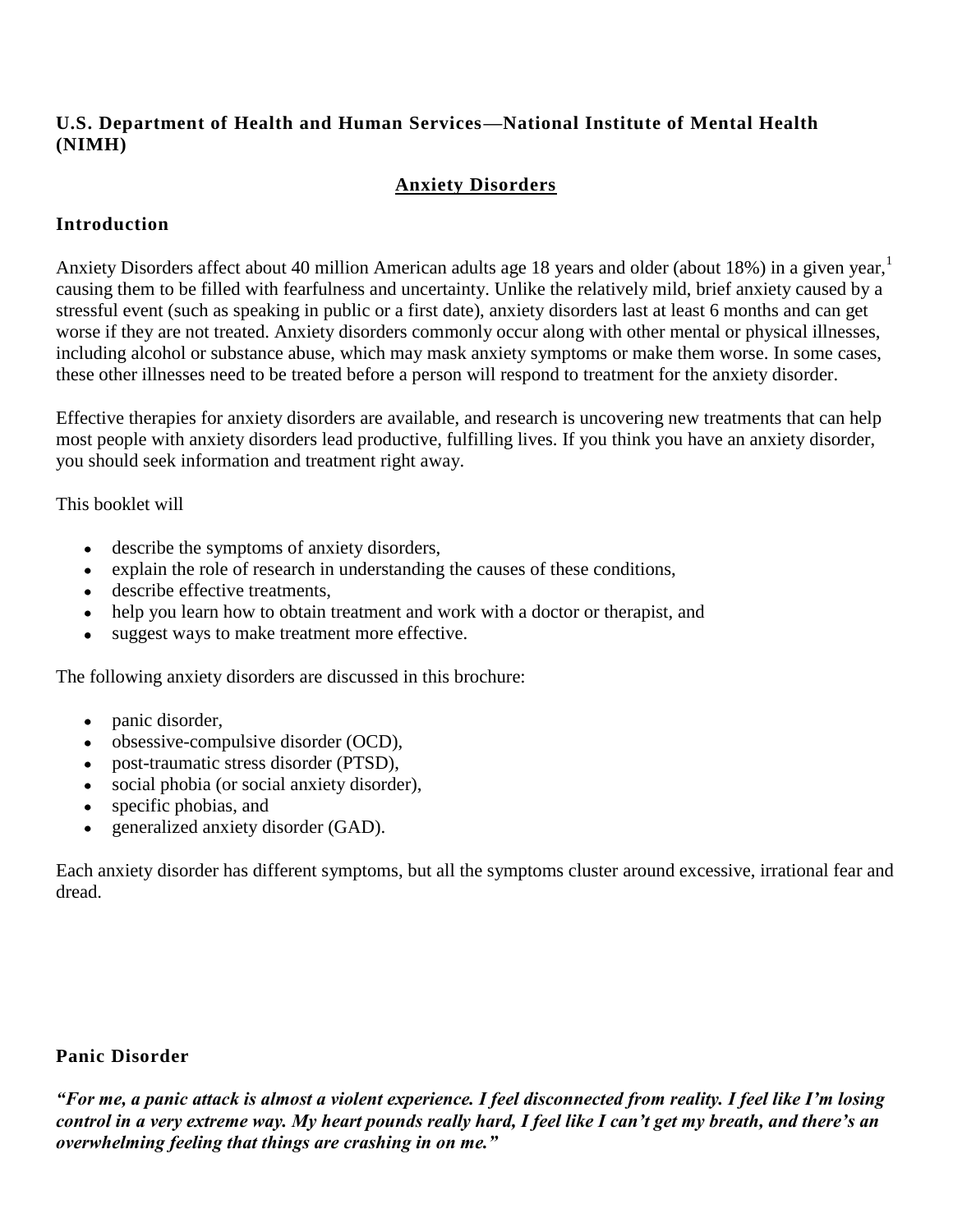*"It started 10 years ago, when I had just graduated from college and started a new job. I was sitting in a business seminar in a hotel and this thing came out of the blue. I felt like I was dying."*

*"In between attacks there is this dread and anxiety that it"s going to happen again. I"m afraid to go back to places where I"ve had an attack. Unless I get help, there soon won"t be anyplace where I can go and feel safe from panic."*

Panic disorder is a real illness that can be successfully treated. It is characterized by sudden attacks of terror, usually accompanied by a pounding heart, sweatiness, weakness, faintness, or dizziness. During these attacks, people with panic disorder may flush or feel chilled; their hands may tingle or feel numb; and they may experience nausea, chest pain, or smothering sensations. Panic attacks usually produce a sense of unreality, a fear of impending doom, or a fear of losing control.

A fear of one's own unexplained physical symptoms is also a symptom of panic disorder. People having panic attacks sometimes believe they are having heart attacks, losing their minds, or on the verge of death. They can't predict when or where an attack will occur, and between episodes many worry intensely and dread the next attack.

Panic attacks can occur at any time, even during sleep. An attack usually peaks within 10 minutes, but some symptoms may last much longer.

Panic disorder affects about 6 million American adults<sup>1</sup> and is twice as common in women as men.<sup>2</sup> Panic attacks often begin in late adolescence or early adulthood,<sup>2</sup> but not everyone who experiences panic attacks will develop panic disorder. Many people have just one attack and never have another. The tendency to develop panic attacks appears to be inherited.<sup>3</sup>

People who have full-blown, repeated panic attacks can become very disabled by their condition and should seek treatment before they start to avoid places or situations where panic attacks have occurred. For example, if a panic attack happened in an elevator, someone with panic disorder may develop a fear of elevators that could affect the choice of a job or an apartment, and restrict where that person can seek medical attention or enjoy entertainment.

Some people's lives become so restricted that they avoid normal activities, such as grocery shopping or driving. About one-third become housebound or are able to confront a feared situation only when accompanied by a spouse or other trusted person.<sup>2</sup> When the condition progresses this far, it is called agoraphobia, or fear of open spaces.

Early treatment can often prevent agoraphobia, but people with panic disorder may sometimes go from doctor to doctor for years and visit the emergency room repeatedly before someone correctly diagnoses their condition. This is unfortunate, because panic disorder is one of the most treatable of all the anxiety disorders, responding in most cases to certain kinds of medication or certain kinds of cognitive psychotherapy, which help change thinking patterns that lead to fear and anxiety.

Panic disorder is often accompanied by other serious problems, such as depression, drug abuse, or alcoholism.<sup>4,5</sup> These conditions need to be treated separately. Symptoms of depression include feelings of sadness or hopelessness, changes in appetite or sleep patterns, low energy, and difficulty concentrating. Most people with depression can be effectively treated with antidepressant medications, certain types of psychotherapy, or a combination of the two.

#### **Obsessive-Compulsive Disorder**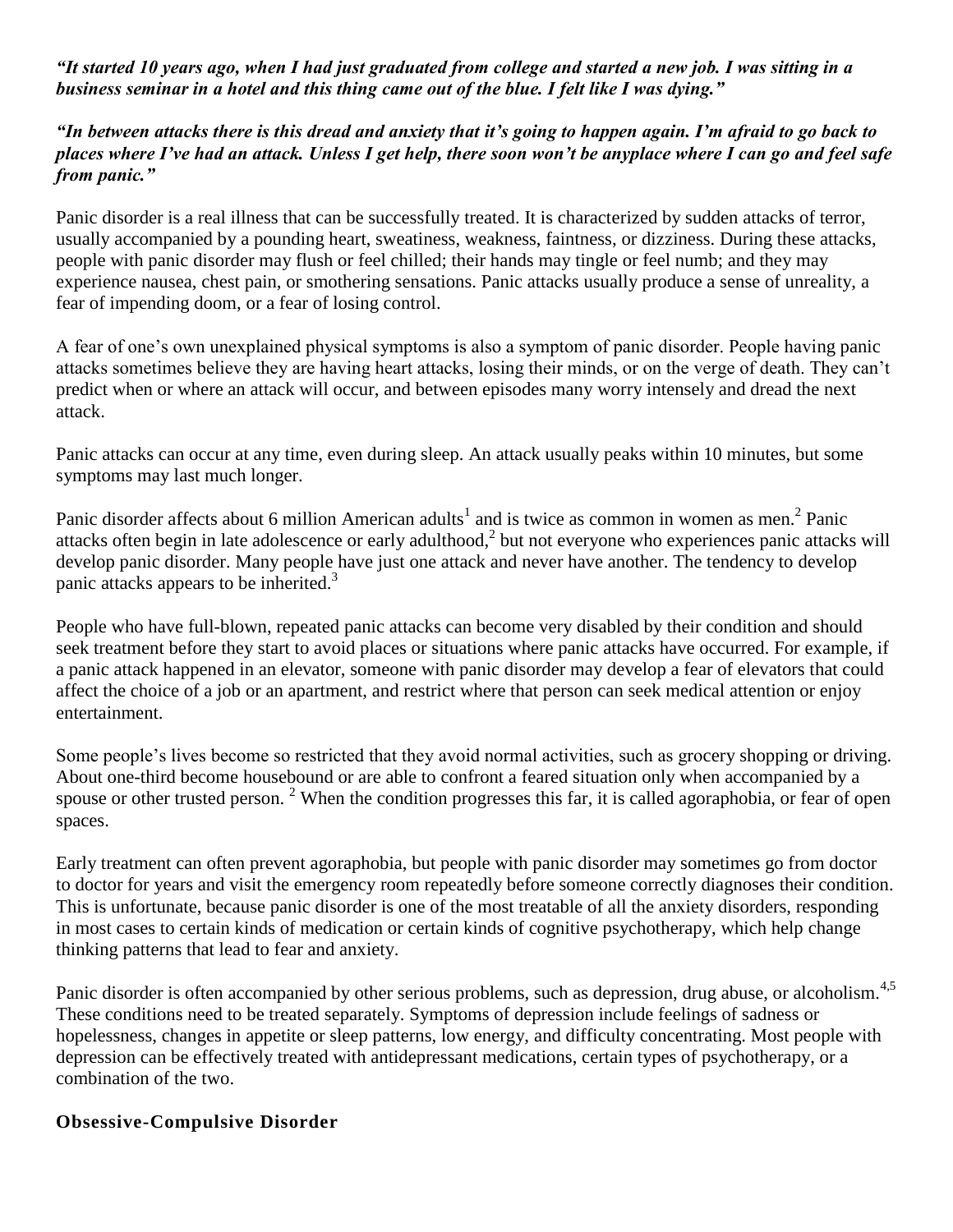*"I couldn"t do anything without rituals. They invaded every aspect of my life. Counting really bogged me down. I would wash my hair three times as opposed to once because three was a good luck number and one wasn"t. It took me longer to read because I"d count the lines in a paragraph. When I set my alarm at night, I had to set it to a number that wouldn"t add up to a "bad" number."*

*"I knew the rituals didn"t make sense, and I was deeply ashamed of them, but I couldn"t seem to overcome them until I had therapy."*

*"Getting dressed in the morning was tough, because I had a routine, and if I didn"t follow the routine, I"d get anxious and would have to get dressed again. I always worried that if I didn"t do something; my parents were going to die. I"d have these terrible thoughts of harming my parents. That was completely irrational, but the thoughts triggered more anxiety and more senseless behavior. Because of the time I spent on rituals, I was unable to do a lot of things that were important to me."*

People with obsessive-compulsive disorder (OCD) have persistent, upsetting thoughts (obsessions) and use rituals (compulsions) to control the anxiety these thoughts produce; ost of the time, the rituals end up controlling them.

For example, if people are obsessed with germs or dirt, they may develop a compulsion to wash their hands over and over again. If they develop an obsession with intruders, they may lock and relock their doors many times before going to bed. Being afraid of social embarrassment may prompt people with OCD to comb their hair compulsively in front of a mirror-sometimes they get "caught" in the mirror and can't move away from it. Performing such rituals is not pleasurable. At best, it produces temporary relief from the anxiety created by obsessive thoughts.

Other common rituals are a need to repeatedly check things, touch things (especially in a particular sequence), or count things. Some common obsessions include having frequent thoughts of violence and harming loved ones, persistently thinking about performing sexual acts the person dislikes, or having thoughts that are prohibited by religious beliefs. People with OCD may also be preoccupied with order and symmetry, have difficulty throwing things out (so they accumulate), or hoard unneeded items.

Healthy people also have rituals, such as checking to see if the stove is off several times before leaving the house. The difference is that people with OCD perform their rituals even though doing so interferes with daily life and they find the repetition distressing. Although most adults with OCD recognize that what they are doing is senseless, some adults and most children may not realize that their behavior is out of the ordinary.

OCD affects about 2.2 million American adults,<sup>1</sup> and the problem can be accompanied by eating disorders,<sup>6</sup> other anxiety disorders, or depression.2,4 It strikes men and women in roughly equal numbers and usually appears in childhood, adolescence, or early adulthood.<sup>2</sup> One-third of adults with OCD develop symptoms as children, and research indicates that OCD might run in families.<sup>3</sup>

The course of the disease is quite varied. Symptoms may come and go, ease over time, or get worse. If OCD becomes severe, it can keep a person from working or carrying out normal responsibilities at home. People with OCD may try to help themselves by avoiding situations that trigger their obsessions, or they may use alcohol or drugs to calm themselves.  $4.5$ 

OCD usually responds well to treatment with certain medications and/or exposure-based psychotherapy, in which people face situations that cause fear or anxiety and become less sensitive (desensitized) to them. NIMH is supporting research into new treatment approaches for people whose OCD does not respond well to the usual therapies. These approaches include combination and augmentation (add-on) treatments, as well as modern techniques such as deep brain stimulation.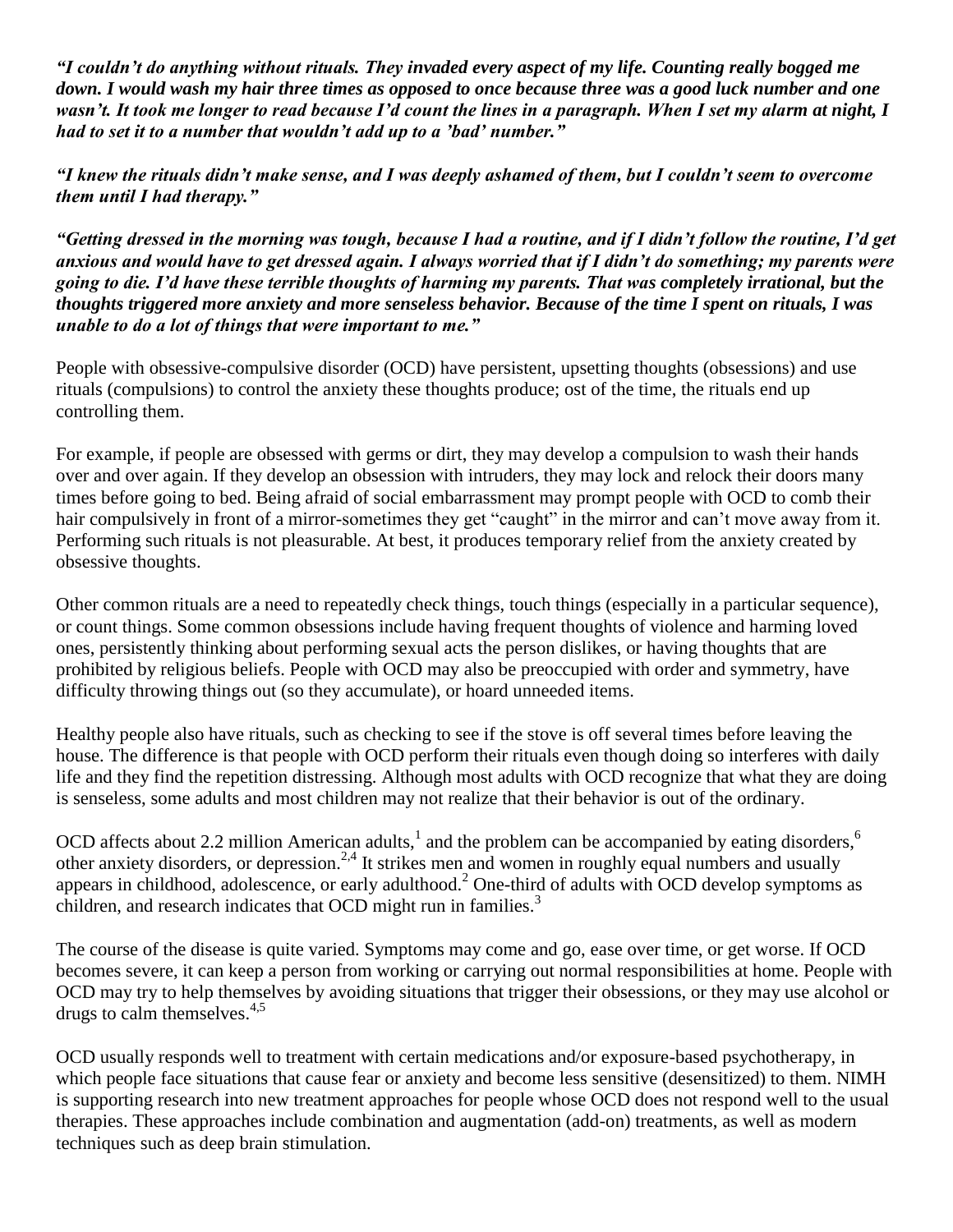### **Post-Traumatic Stress Disorder**

*"I was raped when I was 25 years old. For a long time, I spoke about the rape as though it was something that happened to someone else. I was very aware that it had happened to me, but there was just no feeling."*

*"Then I started having flashbacks. They kind of came over me like a splash of water. I would be terrified. Suddenly I was reliving the rape. Every instant was startling. I wasn"t aware of anything around me, I was in a bubble, just kind of floating. And it was scary. Having a flashback can wring you out."*

*"The rape happened the week before Thanksgiving, and I can"t believe the anxiety and fear I feel every year around the anniversary date. It"s as though I"ve seen a werewolf. I can"t relax, can"t sleep, don"t want to be with anyone. I wonder whether I"ll ever be free of this terrible problem."*

Post-traumatic stress disorder (PTSD) develops after a terrifying ordeal that involved physical harm or the threat of physical harm. The person who develops PTSD may have been the one who was harmed, the harm may have happened to a loved one, or the person may have witnessed a harmful event that happened to loved ones or strangers.

PTSD was first brought to public attention in relation to war veterans, but it can result from a variety of traumatic incidents, such as mugging, rape, torture, being kidnapped or held captive, child abuse, car accidents, train wrecks, plane crashes, bombings, or natural disasters such as floods or earthquakes.

People with PTSD may startle easily, become emotionally numb (especially in relation to people with whom they used to be close), lose interest in things they used to enjoy, have trouble feeling affectionate, be irritable, become more aggressive, or even become violent. They avoid situations that remind them of the original incident, and anniversaries of the incident are often very difficult. PTSD symptoms seem to be worse if the event that triggered them was deliberately initiated by another person, as in a mugging or a kidnapping.

Most people with PTSD repeatedly relive the trauma in their thoughts during the day and in nightmares when they sleep. These are called flashbacks. Flashbacks may consist of images, sounds, smells, or feelings, and are often triggered by ordinary occurrences, such as a door slamming or a car backfiring on the street. A person having a flashback may lose touch with reality and believe that the traumatic incident is happening all over again.

Not every traumatized person develops full-blown or even minor PTSD. Symptoms usually begin within 3 months of the incident but occasionally emerge years afterward. They must last more than a month to be considered PTSD. The course of the illness varies. Some people recover within 6 months, while others have symptoms that last much longer. In some people, the condition becomes chronic.

PTSD affects about 7.7 million American adults,<sup>1</sup>but it can occur at any age, including childhood.<sup>7</sup> Women are more likely to develop PTSD than men,<sup>8</sup> and there is some evidence that susceptibility to the disorder may run in families.<sup>9</sup> PTSD is often accompanied by depression, substance abuse, or one or more of the other anxiety disorders.<sup>4</sup>

Certain kinds of medication and certain kinds of psychotherapy usually treat the symptoms of PTSD very effectively.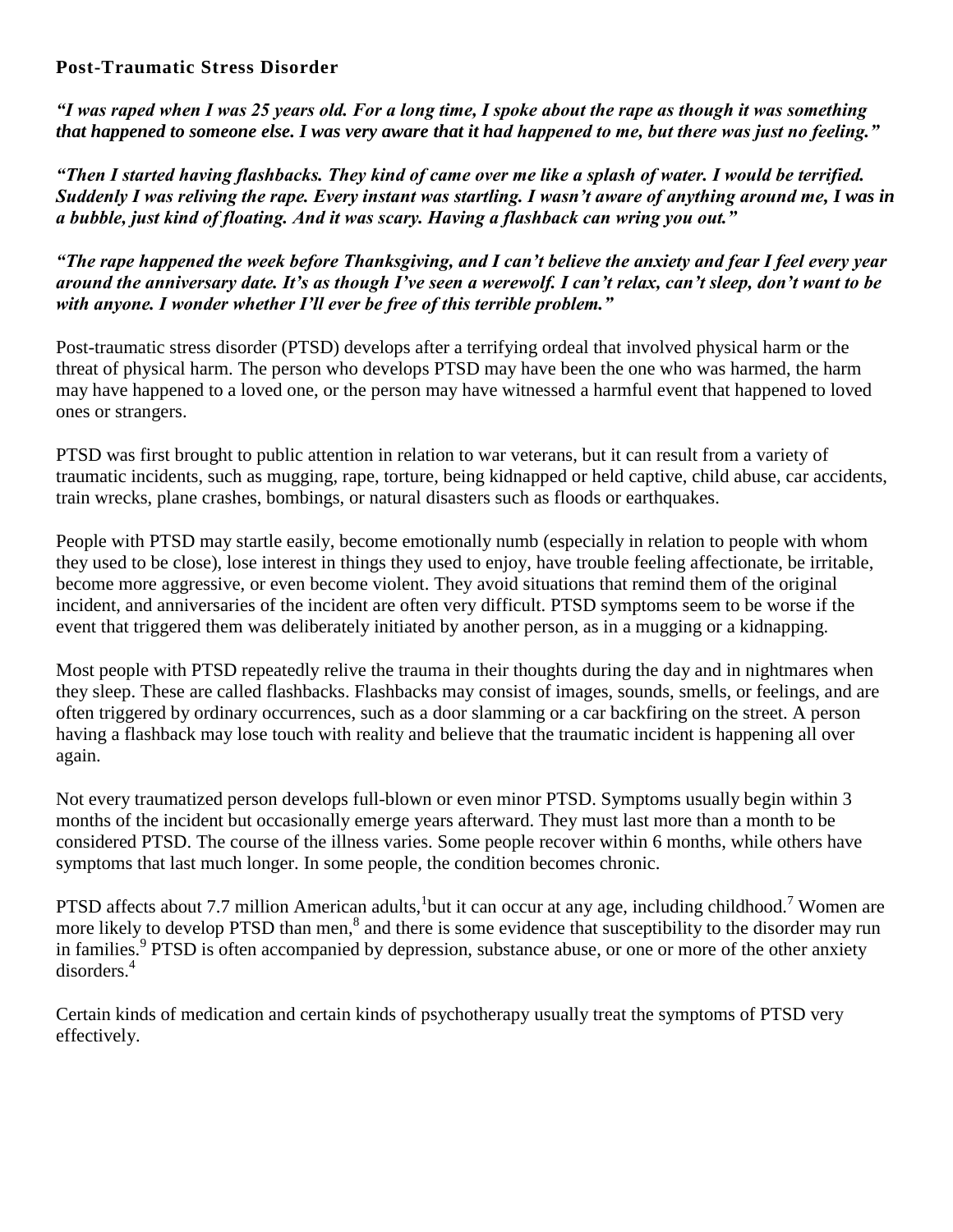#### **Social Phobia (Social Anxiety Disorder)**

*"In any social situation, I felt fear. I would be anxious before I even left the house, and it would escalate as I got closer to a college class, a party, or whatever. I would feel sick in my stomach-it almost felt like I had the flu. My heart would pound, my palms would get sweaty, and I would get this feeling of being removed from myself and from everybody else."*

*"When I would walk into a room full of people, I"d turn red and it would feel like everybody"s eyes were on me. I was embarrassed to stand off in a corner by myself, but I couldn"t think of anything to say to anybody. It was humiliating. I felt so clumsy; I couldn"t wait to get out."*

Social phobia, also called social anxiety disorder, is diagnosed when people become overwhelmingly anxious and excessively self-conscious in everyday social situations. People with social phobia have an intense, persistent, and chronic fear of being watched and judged by others and of doing things that will embarrass them. They can worry for days or weeks before a dreaded situation. This fear may become so severe that it interferes with work, school, and other ordinary activities, and can make it hard to make and keep friends.

While many people with social phobia realize that their fears about being with people are excessive or unreasonable, they are unable to overcome them. Even if they manage to confront their fears and be around others, they are usually very anxious beforehand, are intensely uncomfortable throughout the encounter, and worry about how they were judged for hours afterward.

Social phobia can be limited to one situation (such as talking to people, eating or drinking, or writing on a blackboard in front of others) or may be so broad (such as in generalized social phobia) that the person experiences anxiety around almost anyone other than the family.

Physical symptoms that often accompany social phobia include blushing, profuse sweating, trembling, nausea, and difficulty talking. When these symptoms occur, people with social phobia feel as though all eyes are focused on them.

Social phobia affects about 15 million American adults.<sup>1</sup> Women and men are equally likely to develop the disorder,<sup>10</sup> which usually begins in childhood or early adolescence.<sup>2</sup> There is some evidence that genetic factors are involved.<sup>11</sup> Social phobia is often accompanied by other anxiety disorders or depression,<sup>2,4</sup> and substance abuse may develop if people try to self-medicate their anxiety.<sup>4,5</sup>

Social phobia can be successfully treated with certain kinds of psychotherapy or medications.

### **Specific Phobias**

*"I"m scared to death of flying, and I never do it anymore. I used to start dreading a plane trip a month before I was due to leave. It was an awful feeling when that airplane door closed and I felt trapped. My heart would pound, and I would sweat bullets. When the airplane would start to ascend, it just reinforced the feeling that I couldn"t get out. When I think about flying, I picture myself losing control, freaking out, and climbing the walls, but of course I never did that. I"m not afraid of crashing or hitting turbulence. It"s just that feeling of being trapped. Whenever I"ve thought about changing jobs, I"ve had to think, "Would I be under pressure to fly?" These days I only go places where I can drive or take a train. My friends always point out that I couldn"t get off a train traveling at high speeds either, so why don"t trains bother me? I just tell them it isn"t a rational fear."*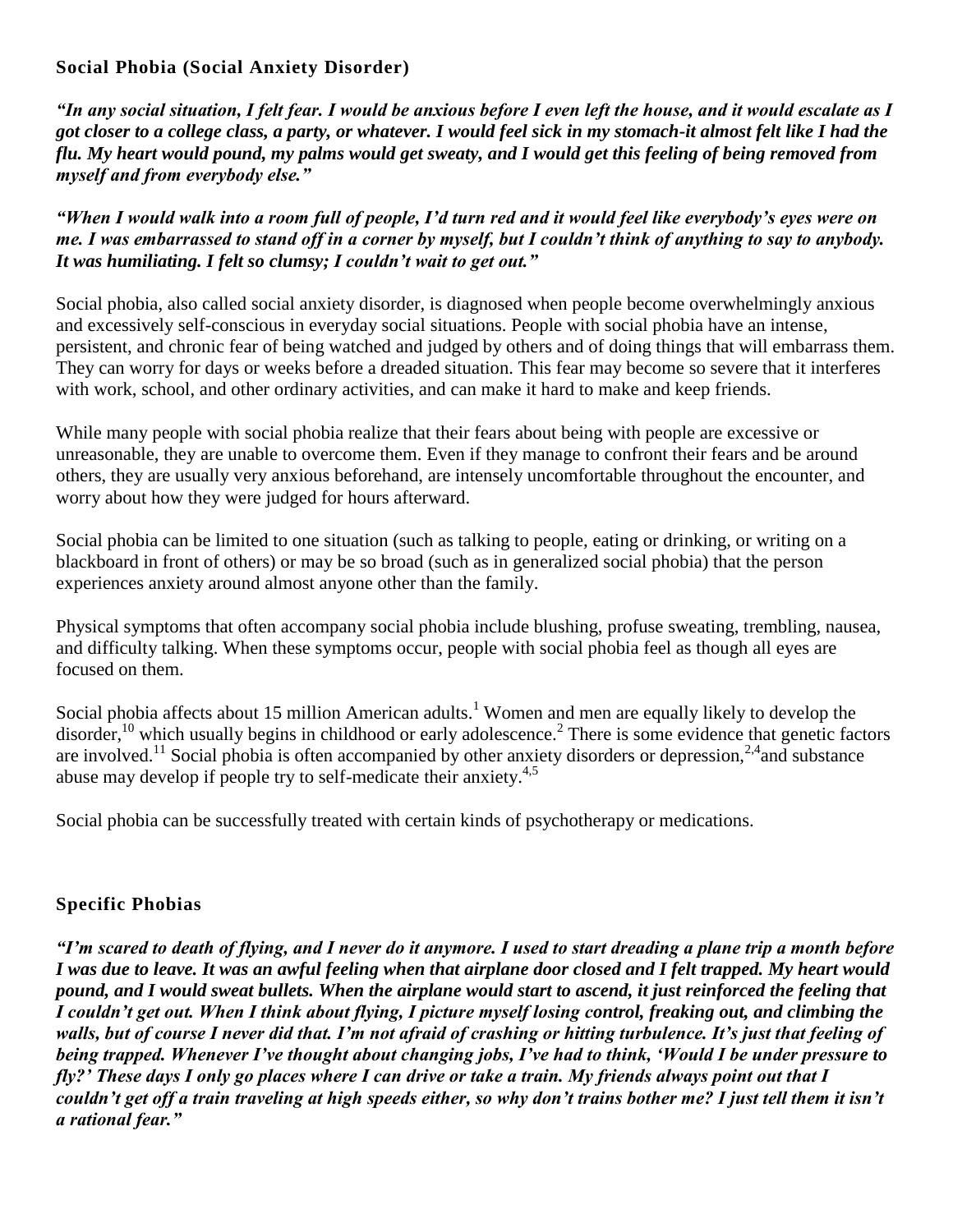A specific phobia is an intense, irrational fear of something that poses little or no actual danger. Some of the more common specific phobias are centered around closed-in places, heights, escalators, tunnels, highway driving, water, flying, dogs, and injuries involving blood. Such phobias aren't just extreme fear; they are irrational fear of a particular thing. You may be able to ski the world's tallest mountains with ease but be unable to go above the 5th floor of an office building. While adults with phobias realize that these fears are irrational, they often find that facing, or even thinking about facing, the feared object or situation brings on a panic attack or severe anxiety.

Specific phobias affect an estimated 19.2 million adult Americans<sup>1</sup> and are twice as common in women as men.<sup>10</sup> They usually appear in childhood or adolescence and tend to persist into adulthood.<sup>12</sup> The causes of specific phobias are not well understood, but there is some evidence that the tendency to develop them may run in families. $11$ 

If the feared situation or feared object is easy to avoid, people with specific phobias may not seek help; but if avoidance interferes with their careers or their personal lives, it can become disabling and treatment is usually pursued.

Specific phobias respond very well to carefully targeted psychotherapy.

# **Generalized Anxiety Disorder (GAD)**

*"I always thought I was just a worrier. I"d feel keyed up and unable to relax. At times it would come and go, and at times it would be constant. It could go on for days. I"d worry about what I was going to fix for a dinner party, or what would be a great present for somebody. I just couldn"t let something go."*

*When my problems were at their worst, I"d miss work and feel just terrible about it. Then I worried that I"d lose my job. My life was miserable until I got treatment.*

*"I"d have terrible sleeping problems. There were times I"d wake up wired in the middle of the night. I had trouble concentrating, even reading the newspaper or a novel. Sometimes I"d feel a little lightheaded. My heart would race or pound. And that would make me worry more. I was always imagining things were worse than they really were. When I got a stomachache, I"d think it was an ulcer."*

People with generalized anxiety disorder (GAD) go through the day filled with exaggerated worry and tension, even though there is little or nothing to provoke it. They anticipate disaster and are overly concerned about health issues, money, family problems, or difficulties at work. Sometimes just the thought of getting through the day produces anxiety.

GAD is diagnosed when a person worries excessively about a variety of everyday problems for at least 6 months.<sup>13</sup> People with GAD can't seem to get rid of their concerns, even though they usually realize that their anxiety is more intense than the situation warrants. They can't relax, startle easily, and have difficulty concentrating. Often they have trouble falling asleep or staying asleep. Physical symptoms that often accompany the anxiety include fatigue, headaches, muscle tension, muscle aches, difficulty swallowing, trembling, twitching, irritability, sweating, nausea, lightheadedness, having to go to the bathroom frequently, feeling out of breath, and hot flashes.

When their anxiety level is mild, people with GAD can function socially and hold down a job. Although they don't avoid certain situations as a result of their disorder, people with GAD can have difficulty carrying out the simplest daily activities if their anxiety is severe.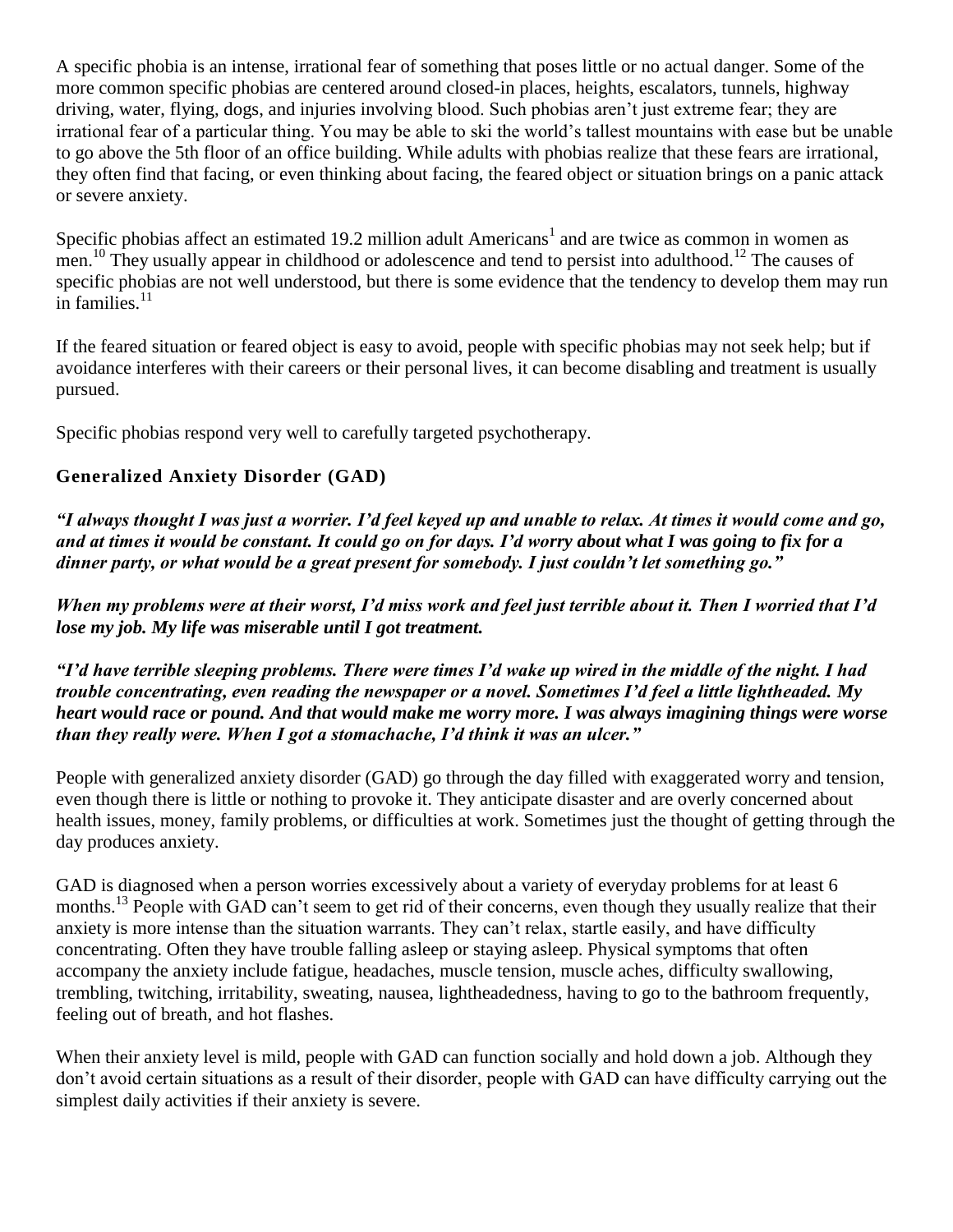GAD affects about 6.8 million American adults, including twice as many women as men.<sup>2</sup> The disorder develops gradually and can begin at any point in the life cycle, although the years of highest risk are between childhood and middle age.<sup>2</sup> There is evidence that genes play a modest role in GAD.<sup>13</sup>

Other anxiety disorders, depression, or substance abuse<sup>2,4</sup> often accompany GAD, which rarely occurs alone. GAD is commonly treated with medication or cognitive-behavioral therapy, but co-occurring conditions must also be treated using the appropriate therapies.

## **Treatment of Anxiety Disorders**

In general, anxiety disorders are treated with medication, specific types of psychotherapy, or both.<sup>14</sup> Treatment choices depend on the problem and the person's preference. Before treatment begins, a doctor must conduct a careful diagnostic evaluation to determine whether a person's symptoms are caused by an anxiety disorder or a physical problem. If an anxiety disorder is diagnosed, the type of disorder or the combination of disorders that are present must be identified, as well as any coexisting conditions, such as depression or substance abuse. Sometimes alcoholism, depression, or other coexisting conditions have such a strong effect on the individual that treating the anxiety disorder must wait until the coexisting conditions are brought under control.

People with anxiety disorders who have already received treatment should tell their current doctor about that treatment in detail. If they received medication, they should tell their doctor what medication was used, what the dosage was at the beginning of treatment, whether the dosage was increased or decreased while they were under treatment, what side effects occurred, and whether the treatment helped them become less anxious. If they received psychotherapy, they should describe the type of therapy, how often they attended sessions, and whether the therapy was useful.

Often people believe that they have "failed" at treatment or that the treatment didn't work for them when, in fact, it was not given for an adequate length of time or was administered incorrectly. Sometimes people must try several different treatments or combinations of treatment before they find the one that works for them.

# **Medication**

Medication will not cure anxiety disorders, but it can keep them under control while the person receives psychotherapy. Medication must be prescribed by physicians, usually psychiatrists, who can either offer psychotherapy themselves or work as a team with psychologists, social workers, or counselors who provide psychotherapy. The principal medications used for anxiety disorders are antidepressants, anti-anxiety drugs, and beta-blockers to control some of the physical symptoms. With proper treatment, many people with anxiety disorders can lead normal, fulfilling lives.

### **Antidepressants**

Antidepressants were developed to treat depression but are also effective for anxiety disorders. Although these medications begin to alter brain chemistry after the very first dose, their full effect requires a series of changes to occur; it is usually about 4 to 6 weeks before symptoms start to fade. It is important to continue taking these medications long enough to let them work.

### **SSRIs**

Some of the newest antidepressants are called selective serotonin reuptake inhibitors, or SSRIs. SSRIs alter the levels of the neurotransmitter serotonin in the brain, which, like other neurotransmitters, helps brain cells communicate with one another.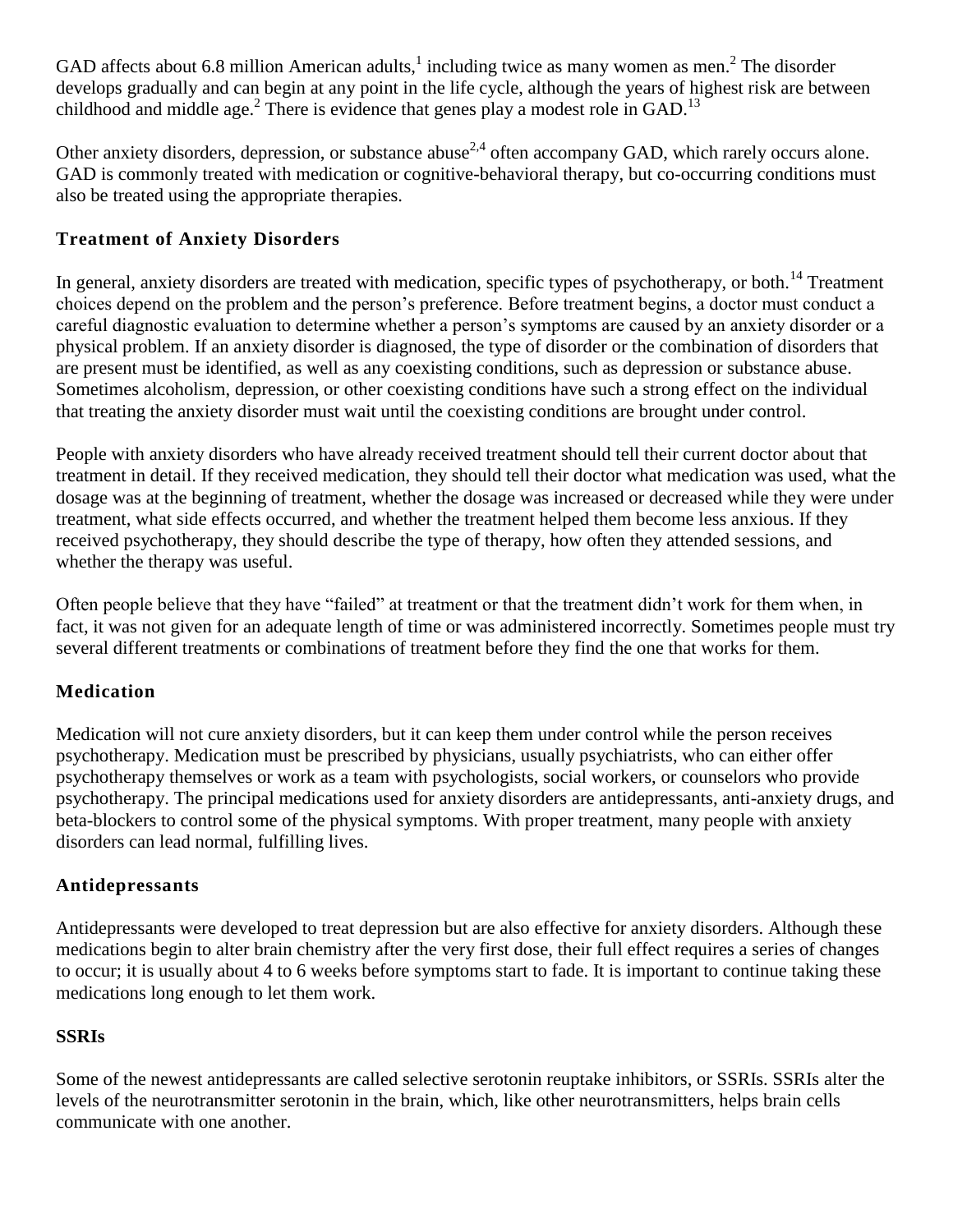Fluoxetine (Prozac®), sertraline (Zoloft®), escitalopram (Lexapro®), paroxetine (Paxil®), and citalopram (Celexa®) are some of the SSRIs commonly prescribed for panic disorder, OCD, PTSD, and social phobia. SSRIs are also used to treat panic disorder when it occurs in combination with OCD, social phobia, or depression. Venlafaxine (Effexor®), a drug closely related to the SSRIs, is used to treat GAD. These medications are started at low doses and gradually increased until they have a beneficial effect.

SSRIs have fewer side effects than older antidepressants, but they sometimes produce slight nausea or jitters when people first start to take them. These symptoms fade with time. Some people also experience sexual dysfunction with SSRIs, which may be helped by adjusting the dosage or switching to another SSRI.

## **Tricyclics**

Tricyclics are older than SSRIs and work as well as SSRIs for anxiety disorders other than OCD. They are also started at low doses that are gradually increased. They sometimes cause dizziness, drowsiness, dry mouth, and weight gain, which can usually be corrected by changing the dosage or switching to another tricyclic medication.

Tricyclics include imipramine (Tofranil®), which is prescribed for panic disorder and GAD, and clomipramine (Anafranil®), which is the only tricyclic antidepressant useful for treating OCD.

## **MAOIs**

Monoamine oxidase inhibitors (MAOIs) are the oldest class of antidepressant medications. The MAOIs most commonly prescribed for anxiety disorders are phenelzine (Nardil®), followed by tranylcypromine (Parnate®), and isocarboxazid (Marplan®), which are useful in treating panic disorder and social phobia. People who take MAOIs cannot eat a variety of foods and beverages (including cheese and red wine) that contain tyramine or take certain medications, including some types of birth control pills, pain relievers (such as Advil®, Motrin®, or Tylenol®), cold and allergy medications, and herbal supplements; these substances can interact with MAOIs to cause dangerous increases in blood pressure. The development of a new MAOI skin patch may help lessen these risks. MAOIs can also react with SSRIs to produce a serious condition called "serotonin syndrome," which can cause confusion, hallucinations, increased sweating, muscle stiffness, seizures, changes in blood pressure or heart rhythm, and other potentially life-threatening conditions.

### **Anti-Anxiety Drugs**

High-potency benzodiazepines combat anxiety and have few side effects other than drowsiness. Because people can get used to them and may need higher and higher doses to get the same effect, benzodiazepines are generally prescribed for short periods of time, especially for people who have abused drugs or alcohol and who become dependent on medication easily. One exception to this rule is people with panic disorder, who can take benzodiazepines for up to a year without harm.

Clonazepam (Klonopin®) is used for social phobia and GAD, lorazepam (Ativan®) is helpful for panic disorder, and alprazolam (Xanax®) is useful for both panic disorder and GAD.

Some people experience withdrawal symptoms if they stop taking benzodiazepines abruptly instead of tapering off, and anxiety can return once the medication is stopped. These potential problems have led some physicians to shy away from using these drugs or to use them in inadequate doses.

Buspirone (Buspar®), an azapirone, is a newer anti-anxiety medication used to treat GAD. Possible side effects include dizziness, headaches, and nausea. Unlike benzodiazepines, buspirone must be taken consistently for at least 2 weeks to achieve an anti-anxiety effect.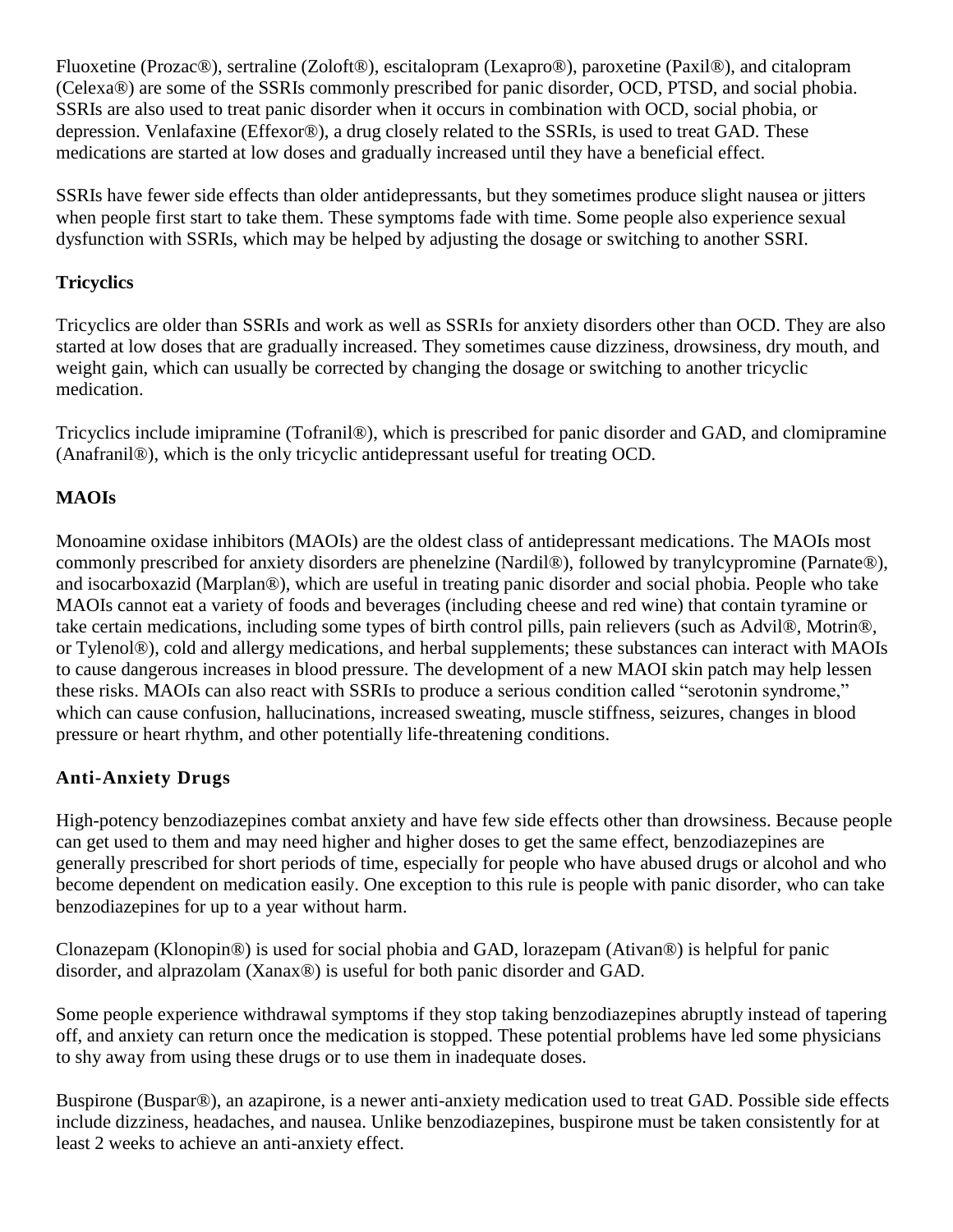### **Beta-Blockers**

Beta-blockers, such as propranolol (Inderal®), which is used to treat heart conditions, can prevent the physical symptoms that accompany certain anxiety disorders, particularly social phobia. When a feared situation can be predicted (such as giving a speech), a doctor may prescribe a beta-blocker to keep physical symptoms of anxiety under control.

### **Taking Medications**

Before taking medication for an anxiety disorder:

- Ask your doctor to tell you about the effects and side effects of the drug.
- Tell your doctor about any alternative therapies or over-the-counter medications you are using.
- Ask your doctor when and how the medication should be stopped. Some drugs can't be stopped abruptly but must be tapered off slowly under a doctor's supervision.
- Work with your doctor to determine which medication is right for you and what dosage is best.
- Be aware that some medications are effective only if they are taken regularly and that symptoms may recur if the medication is stopped.

### **Psychotherapy**

Psychotherapy involves talking with a trained mental health professional, such as a psychiatrist, psychologist, social worker, or counselor, to discover what caused an anxiety disorder and how to deal with its symptoms.

#### **Cognitive-Behavioral Therapy**

Cognitive-behavioral therapy (CBT) is very useful in treating anxiety disorders. The cognitive part helps people change the thinking patterns that support their fears, and the behavioral part helps people change the way they react to anxiety-provoking situations.

For example, CBT can help people with panic disorder learn that their panic attacks are not really heart attacks and help people with social phobia learn how to overcome the belief that others are always watching and judging them. When people are ready to confront their fears, they are shown how to use exposure techniques to desensitize themselves to situations that trigger their anxieties.

People with OCD who fear dirt and germs are encouraged to get their hands dirty and wait increasing amounts of time before washing them. The therapist helps the person cope with the anxiety that waiting produces; after the exercise has been repeated a number of times, the anxiety diminishes. People with social phobia may be encouraged to spend time in feared social situations without giving in to the temptation to flee and to make small social blunders and observe how people respond to them. Since the response is usually far less harsh than the person fears, these anxieties are lessened. People with PTSD may be supported through recalling their traumatic event in a safe situation, which helps reduce the fear it produces. CBT therapists also teach deep breathing and other types of exercises to relieve anxiety and encourage relaxation.

Exposure-based behavioral therapy has been used for many years to treat specific phobias. The person gradually encounters the object or situation that is feared, perhaps at first only through pictures or tapes, then later face-toface. Often the therapist will accompany the person to a feared situation to provide support and guidance.

CBT is undertaken when people decide they are ready for it and with their permission and cooperation. To be effective, the therapy must be directed at the person's specific anxieties and must be tailored to his or her needs. There are no side effects other than the discomfort of temporarily increased anxiety.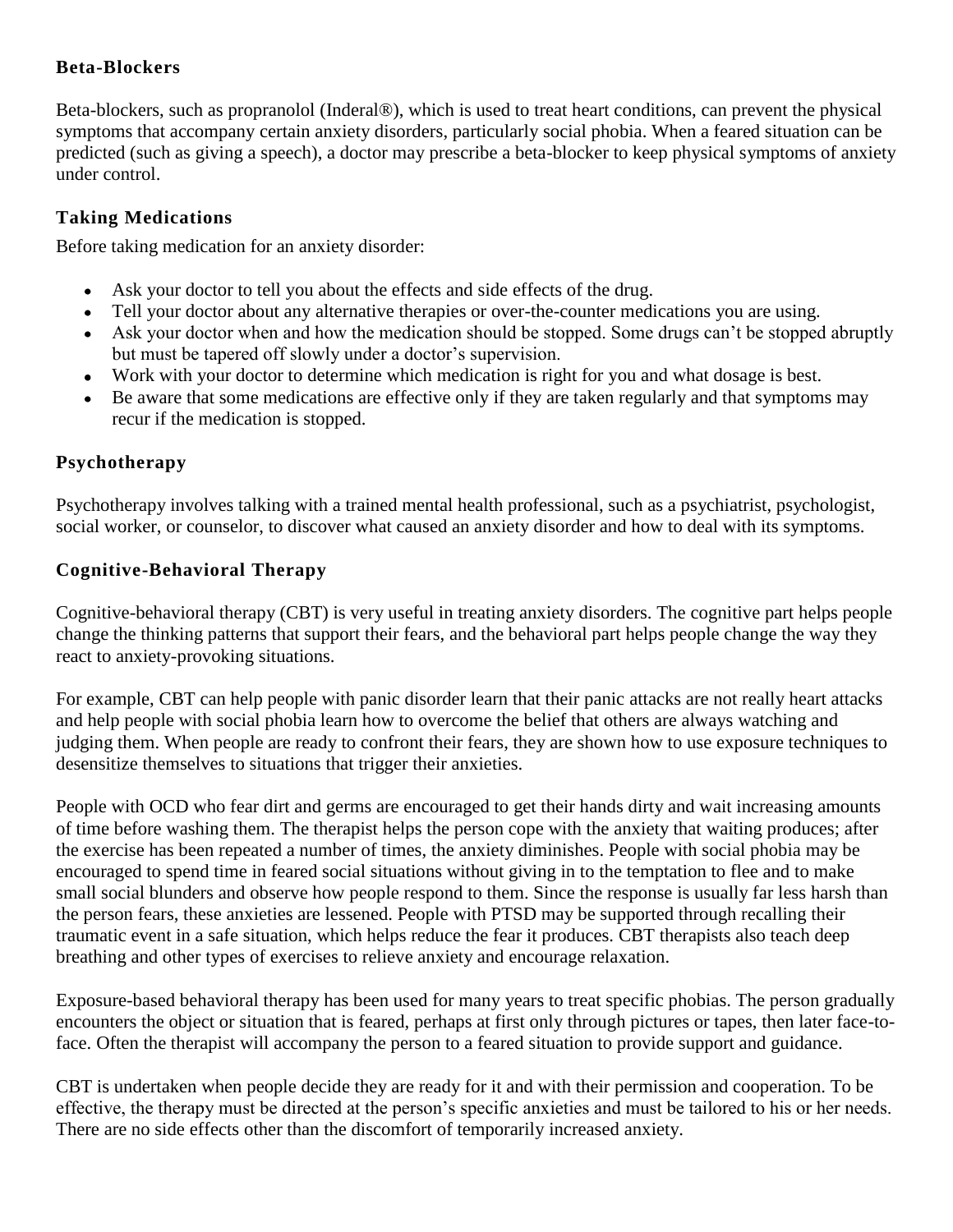CBT or behavioral therapy often lasts about 12 weeks. It may be conducted individually or with a group of people who have similar problems. Group therapy is particularly effective for social phobia. Often "homework" is assigned for participants to complete between sessions. There is some evidence that the benefits of CBT last longer than those of medication for people with panic disorder, and the same may be true for OCD, PTSD, and social phobia. If a disorder recurs at a later date, the same therapy can be used to treat it successfully a second time.

Medication can be combined with psychotherapy for specific anxiety disorders, and this is the best treatment approach for many people.

## **How to Get Help for Anxiety Disorders**

If you think you have an anxiety disorder, the first person you should see is your family doctor. A physician can determine whether the symptoms that alarm you are due to an anxiety disorder, another medical condition, or both.

If an anxiety disorder is diagnosed, the next step is usually seeing a mental health professional. The practitioners who are most helpful with anxiety disorders are those who have training in cognitive-behavioral therapy and/or behavioral therapy, and who are open to using medication if it is needed.

You should feel comfortable talking with the mental health professional you choose. If you do not, you should seek help elsewhere. Once you find a mental health professional with whom you are comfortable, the two of you should work as a team and make a plan to treat your anxiety disorder together.

Remember that once you start on medication, it is important not to stop taking it abruptly. Certain drugs must be tapered off under the supervision of a doctor or bad reactions can occur. Make sure you talk to the doctor who prescribed your medication before you stop taking it. If you are having trouble with side effects, it's possible that they can be eliminated by adjusting how much medication you take and when you take it.

Most insurance plans, including health maintenance organizations (HMOs), will cover treatment for anxiety disorders. Check with your insurance company and find out. If you don't have insurance, the Health and Human Services division of your county government may offer mental health care at a public mental health center that charges people according to how much they are able to pay. If you are on public assistance, you may be able to get care through your state Medicaid plan.

#### **Ways to Make Treatment More Effective**

Many people with anxiety disorders benefit from joining a self-help or support group and sharing their problems and achievements with others. Internet chat rooms can also be useful in this regard, but any advice received over the Internet should be used with caution, as Internet acquaintances have usually never seen each other and false identities are common. Talking with a trusted friend or member of the clergy can also provide support, but it is not a substitute for care from a mental health professional.

Stress management techniques and meditation can help people with anxiety disorders calm themselves and may enhance the effects of therapy. There is preliminary evidence that aerobic exercise may have a calming effect. Since caffeine, certain illicit drugs, and even some over-the-counter cold medications can aggravate the symptoms of anxiety disorders, they should be avoided. Check with your physician or pharmacist before taking any additional medications.

The family is very important in the recovery of a person with an anxiety disorder. Ideally, the family should be supportive but not help perpetuate their loved one's symptoms. Family members should not trivialize the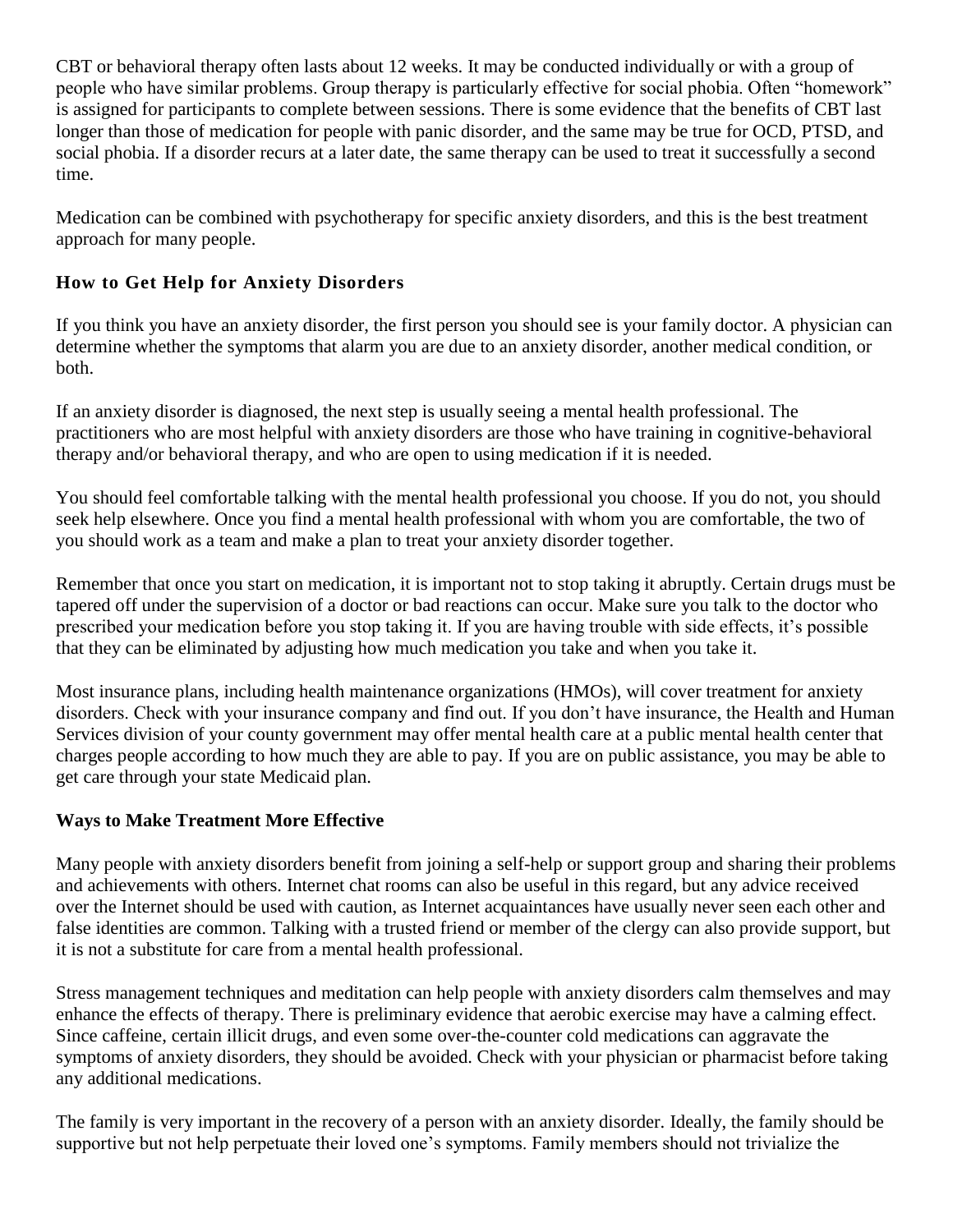disorder or demand improvement without treatment. If your family is doing either of these things, you may want to show them this booklet so they can become educated allies and help you succeed in therapy.

## **Role of Research in Improving the Understanding and Treatment of Anxiety Disorders**

NIMH supports research into the causes, diagnosis, prevention, and treatment of anxiety disorders and other mental illnesses. Scientists are looking at what role genes play in the development of these disorders and are also investigating the effects of environmental factors such as pollution, physical and psychological stress, and diet. In addition, studies are being conducted on the "natural history" (what course the illness takes without treatment) of a variety of individual anxiety disorders, combinations of anxiety disorders, and anxiety disorders that are accompanied by other mental illnesses such as depression.

Scientists currently think that, like heart disease and type 1 diabetes, mental illnesses are complex and probably result from a combination of genetic, environmental, psychological, and developmental factors. For instance, although NIMH-sponsored studies of twins and families suggest that genetics play a role in the development of some anxiety disorders, problems such as PTSD are triggered by trauma. Genetic studies may help explain why some people exposed to trauma develop PTSD and others do not.

Several parts of the brain are key actors in the production of fear and anxiety. <sup>15</sup> Using brain imaging technology and neurochemical techniques, scientists have discovered that the amygdala and the hippocampus play significant roles in most anxiety disorders.

The amygdala is an almond-shaped structure deep in the brain that is believed to be a communications hub between the parts of the brain that process incoming sensory signals and the parts that interpret these signals. It can alert the rest of the brain that a threat is present and trigger a fear or anxiety response. It appears that emotional memories are stored in the central part of the amygdala and may play a role in anxiety disorders involving very distinct fears, such as fears of dogs, spiders, or flying.

The hippocampus is the part of the brain that encodes threatening events into memories. Studies have shown that the hippocampus appears to be smaller in some people who were victims of child abuse or who served in military combat.<sup>16, 17</sup> Research will determine what causes this reduction in size and what role it plays in the flashbacks, deficits in explicit memory, and fragmented memories of the traumatic event that are common in PTSD.

By learning more about how the brain creates fear and anxiety, scientists may be able to devise better treatments for anxiety disorders. For example, if specific neurotransmitters are found to play an important role in fear, drugs may be developed that will block them and decrease fear responses; if enough is learned about how the brain generates new cells throughout the lifecycle, it may be possible to stimulate the growth of new neurons in the hippocampus in people with  $PTSD<sup>18</sup>$ .

Current research at NIMH on anxiety disorders includes studies that address how well medication and behavioral therapies work in the treatment of OCD, and the safety and effectiveness of medications for children and adolescents who have a combination of anxiety disorders and attention deficit hyperactivity disorder.

### **Citations**

1. Kessler RC, Chiu WT, Demler O, Walters EE. Prevalence, severity, and comorbidity of twelve-month DSM-IV disorders in the National Comorbidity Survey Replication (NCS-R). *Archives of General Psychiatry*, 2005 Jun;62(6):617-27.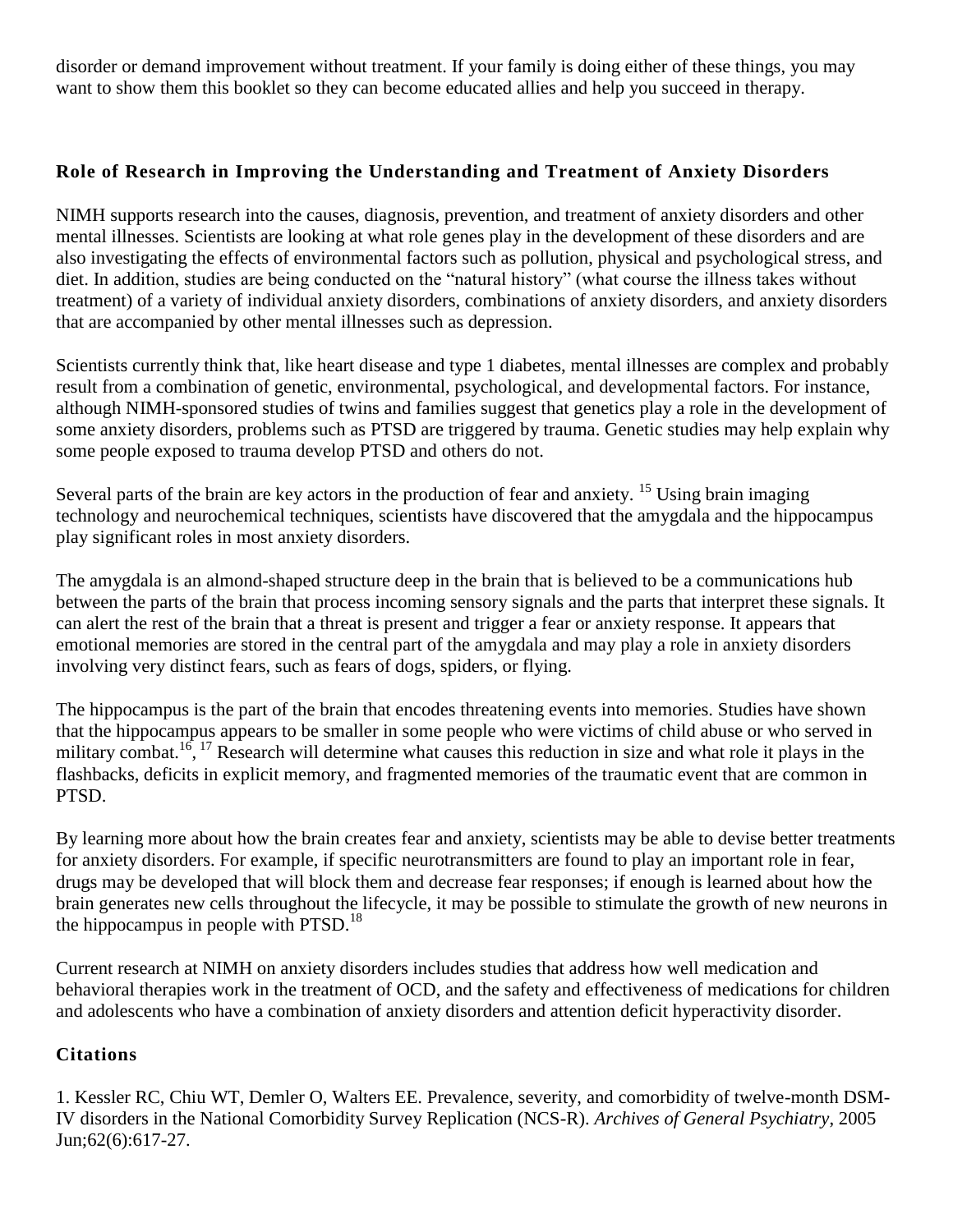2. Robins LN, Regier DA, eds. *Psychiatric disorders in America: the Epidemiologic Catchment Area Study*. New York: The Free Press, 1991.

3. The NIMH Genetics Workgroup. *Genetics and mental disorders*. NIH Publication No. 98-4268. Rockville, MD: National Institute of Mental Health, 1998.

4. Regier DA, Rae DS, Narrow WE, et al. Prevalence of anxiety disorders and their comorbidity with mood and addictive disorders. *British Journal of Psychiatry Supplement*, 1998; (34): 24-8.

5. Kushner MG, Sher KJ, Beitman BD. The relation between alcohol problems and the anxiety disorders. *American Journal of Psychiatry*, 1990; 147(6): 685-95.

6. Wonderlich SA, Mitchell JE. Eating disorders and comorbidity: empirical, conceptual, and clinical implications. *Psychopharmacology Bulletin*, 1997; 33(3): 381-90.

7. Margolin G, Gordis EB. The effects of family and community violence on children. *Annual Review of Psychology*, 2000; 51: 445-79.

8. Davidson JR. Trauma: the impact of post-traumatic stress disorder. *Journal of Psychopharmacology*, 2000; 14(2 Suppl 1): S5-S12.

9. Yehuda R. Biological factors associated with susceptibility to posttraumatic stress disorder. *Canadian Journal of Psychiatry*, 1999; 44(1): 34-9.

10. Bourdon KH, Boyd JH, Rae DS, et al. Gender differences in phobias: results of the ECA community survey. *Journal of Anxiety Disorders*, 1988; 2: 227-41.

11. Kendler KS, Walters EE, Truett KR, et al. A twin-family study of self-report symptoms of panic-phobia and somatization. *Behavior Genetics*, 1995; 25(6): 499-515.

12. Boyd JH, Rae DS, Thompson JW, et al. Phobia: prevalence and risk factors. *Social Psychiatry and Psychiatric Epidemiology*, 1990; 25(6): 314-23.

13. Kendler KS, Neale MC, Kessler RC, et al. Generalized anxiety disorder in women. A population-based twin study. *Archives of General Psychiatry*, 1992; 49(4): 267-72.

14. Hyman SE, Rudorfer MV. Anxiety disorders. In: Dale DC, Federman DD, eds. *Scientific American*® Medicine. Volume 3. New York: Healtheon/WebMD Corp., 2000, Sect. 13, Subsect. VIII.

15. LeDoux J. Fear and the brain: where have we been, and where are we going? *Biological Psychiatry*, 1998; 44(12): 1229-38.

16. Bremner JD, Randall P, Scott TM, et al. MRI-based measurement of hippocampal volume in combat-related posttraumatic stress disorder. *American Journal of Psychiatry, 1995*; 152: 973-81.

17. Stein MB, Hanna C, Koverola C, et al. Structural brain changes in PTSD: does trauma alter neuroanatomy? In: Yehuda R, McFarlane AC, eds. *Psychobiology of posttraumatic stress disorder. Annals of the New York Academy of Sciences*, 821. New York: The New York Academy of Sciences, 1997.